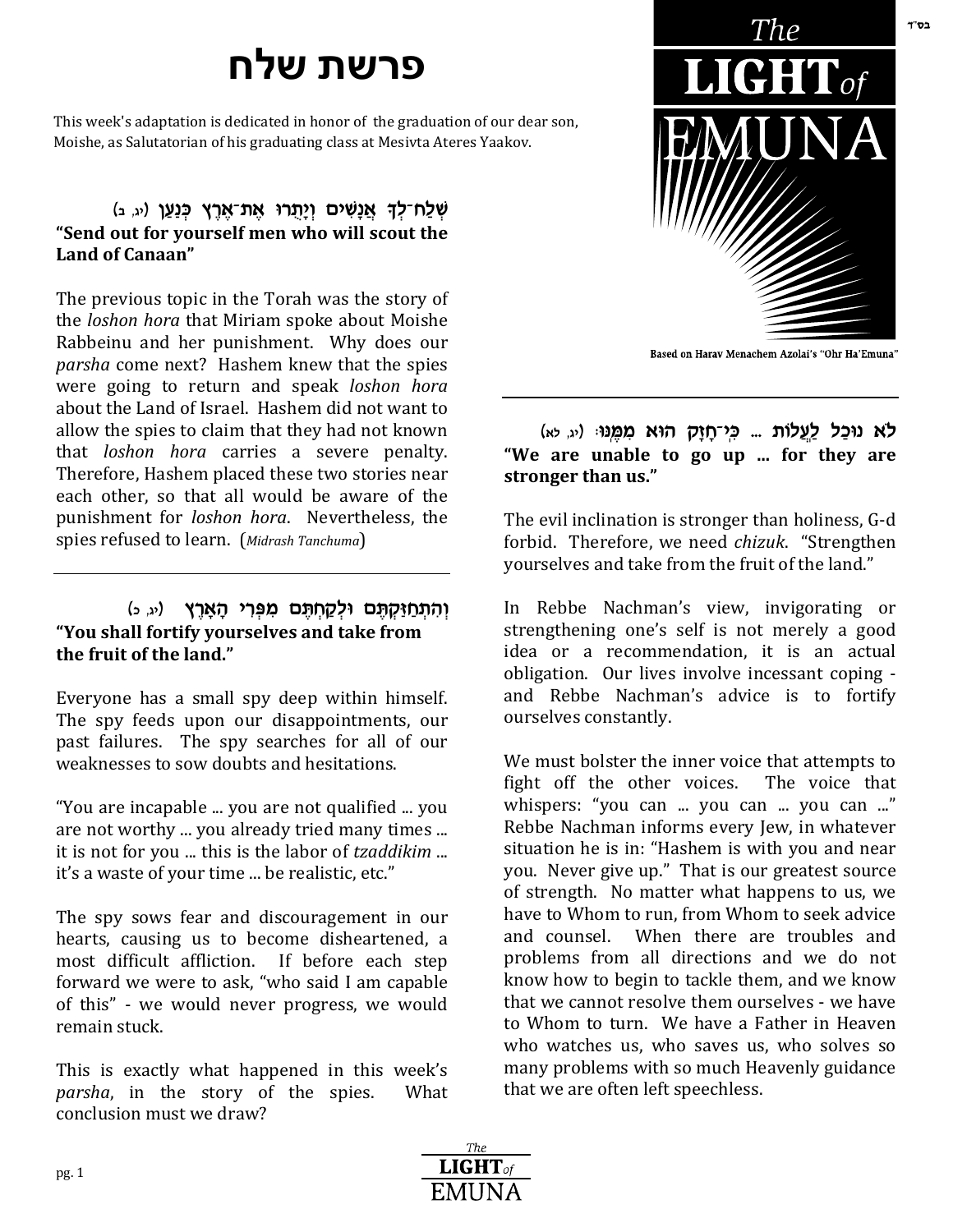Hashem is the address for whatever we are missing, there is no other address. He created us so that our lives depend on him at every stage.

Without Hashem's help it is impossible to cross the threshold of our own house and with His help it is possible to split the sea.

The Yismach Moshe toiled in Torah from his youth. He had great difficulty with his livelihood and it affected his learning and service of Hashem. One evening he made an accounting and determined that in order to pay off all of his debts and support himself for the rest of the year he would need five hundred gold coins.

He *davened* from the depths of his heart to Hashem, Who has all of the silver and gold, "Master of the World, please arrange five hundred gold coins for me." He *davened* intently and in the course of his *davening* exhausted himself until he dozed off. He dreamt of the holy Arizal entering the room and the room lighting up from his holy presence. The Yismach Moshe though that Heaven must have sent the Arizal with the five hundred coins. The Arizal came closer and said, "If I bless you and you have the five hundred coins you will no longer need Hashem's help." With that, he awoke ... with the realization that we need Hashem's help for every step and every breath. The One Who created each day also created sustenance and He will provide us with our food when we need it.

This is precisely where the spies failed. They knew that in the dessert they were surrounded by miracles. The *manna* descended each morning and the quail fell each evening, the Clouds of Glory enveloped them, the Pillar of Fire guided them, they drank water from the Rock, the Ark of the Covenant smoothed mountains and raised valleys before them - wherever they turned there were miracles. They were also aware that this paradise of miracles would cease when they reached the holy land. There, they would be required to go to war in the natural order. When they heard that in the Promised Land there were fortified cities and giants, their eyes darkened. They felt that they would be

unable to ascend because the current residents were mightier than them. It may have been possible sad there not been such fortified cities or such giants, but not as things were. Can that be? Has there ever been a person that did not require Hashem's assistance at every step?

When a person relies on Hashem's help, can anything prevent Hashem from rescuing him, whether big or small?

Hashem is with us in all of our downfalls and He supports us in rising again. Hashem is with us even in the worst moments, even if we are very distant, He is perpetually ready to receive us.

A person stands in the midst of *davening* and daydreams and suddenly catches himself. How do his *tefillos* appear? Is there any purpose in invigorating the last *brachos* when the entire *tefilla* was a summer daydream, filled with foreign thoughts? But, Hashem does not consider things this way. Even with the final word, He waits for us to revive ourselves, to return to Him. The Chofetz Chaim said, If he [the *yetzer hora*] snatched the *bracha* of ibuj v,t from you, seize back the *bracha* of השיבנו, and if he snags the *bracha of* ubk jkx from you*,* once again take back the *bracha* of ראה נא בענינו on. Of primary importance is to never give up and just accept our situation, rather we must continue to strike back and grab another proper intention, another good thought, until the last word.

We must also support each other.

When we speak with our children, with our students, with our friends, we must direct most of our words towards this point of reinforcing them, giving *chizuk*. We must show them that they too are vitally relevant to Torah and the service of Hashem. Every word of Torah, every word of *tefilla*, every small thought, every small motion that we do in avoiding evil and doing good is worth everything. It is everything. It is the purpose. It is everlasting. After giving a lot of such *chizuk,* we can add stories about great tzaddikim, to provide aspirations - so that they will want more for themselves. Then we can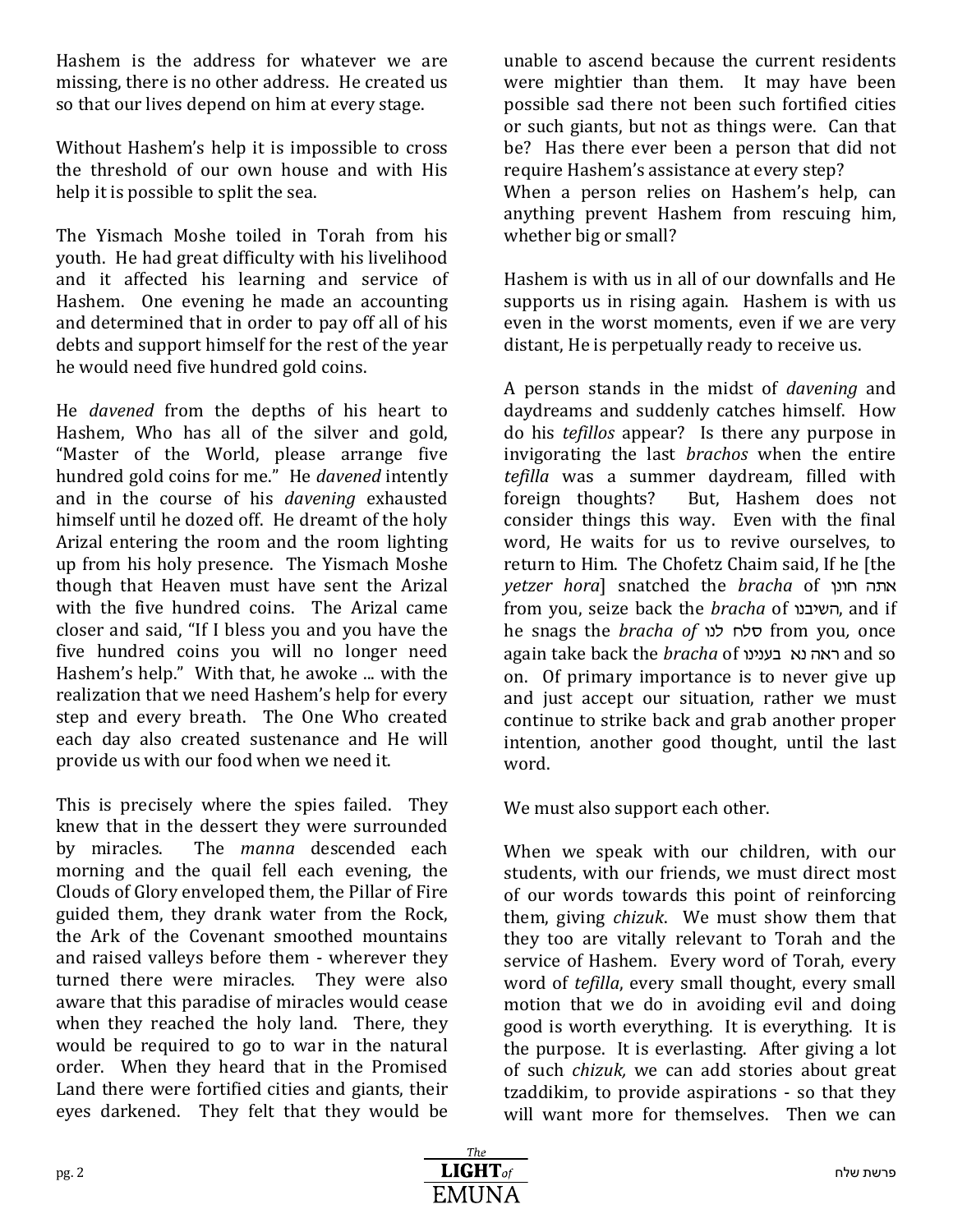discuss the severity of sin. But, if we only talk about the greatness of *tzaddikim*, the harshness of punishment and the severity of sin - most people will feel as if they have no hope and they will not even begin to empower themselves.

We must know that every action in the service of Hashem stands alone, it is the goal. If we learn a minute's worth of Torah, the world was created for that minute. We *daven* and bolster ourselves with proper intent for a bit, Hashem created the world for that. Hashem did not create the world for us to eat, drink and enjoy. That is not the purpose. The purpose is to fulfill the will of Hashem, even with little things. One of the great *tzaddikim* said, "it was worthwhile for Hashem to create all of the worlds for one Jew to one time say, 'ברוך הוא וברוך שמו' - 'blessed is He [Hashem] and blessed is His name.'

Holiness triumphs if we only believe in its efficacy - if we remember what Rebbe Nachman shouted to each of us, "Hashem is with you, near you, there is no despair."

The words of Calev must always be with us: עלה נעלה וירשנו אותה, כי יכול נוכל לה" (יג, ל)<sup>-</sup> "We can surely go up and take possession of it, for we can indeed overcome it."

**וְעֲבִדִּי כָלֵב עֶקֶב הַיֶּתַה רוּחַ אַחֶרֶת עִמּוֹ וַיִּמַלֵּא אַחֲרֵי** "**But as for My servant Calev, since he**  $(r, r)$ **was possessed by another spirit, and he followed Me"**

What was the "other spirit" that Calev merited, through which he earned the honored approbation "servant of Hashem" - a title that until then had not been accorded anyone other than Moishe Rabbeinu?

The "other spirit" is the spirit of humility.

A person's entire goal in this world is to reveal Hashem's glory. Hashem's glory fills the world. Everything that exists here, vegetation, flowers, is all for Hashem's honor. The highest honor is man, the crown of creation.

Often a person misappropriates the honor for himself, may Hashem have mercy. This is the essence of our challenge. At every moment, that we receive a compliment, that we get excited - to say *Baruch Hashem* I was successful, *Baruch Hashem* my actions went well - at that moment we must exchange our thoughts for others remind ourselves Who is the glorious King.

The greatest challenge is to remember that we are nothing.

All of the small-mindedness that we fall into so often - "they said this about me … they hurt me" is because we do not sufficiently grasp the greatness of Hashem, the fact that there is nothing but Him.

The more broad-minded a person is, the more he recognizes that there is only Hashem and if there is only Hashem, there is no "I," "him," "the neighbor," "the other guy," "this," "that" - there is nothing. When a person is broad-minded, nothing confuses him and he is constantly happy. When he realizes that his greatest attribute is his own nullification, he becomes a vessel for Gdliness and he merits the greatest light.

When a person is humble, Hashem is with him. Humility means acknowledging that I cannot do it alone, I need Hashem. Arrogance is, "I did it, I accomplished" - this separates a person from Hashem. It is difficult for a person to feel dependent on Hashem. We want things to arrange themselves. But, Hashem organized the world so that at every stage in life, at every age, we are always dependent upon Him.

A person who knows to give all of the honor to Hashem is to be respected, not the one who commandeers honor for himself. When a person genuinely feels that he is inferior to others - he receives Divine light and abundance - Hashem immediately descends to him. This makes the person happy, constantly happy, happy in his *yiddishkeit*, happy that he managed to instill Divine light into his physical body, full of desires and negative traits.